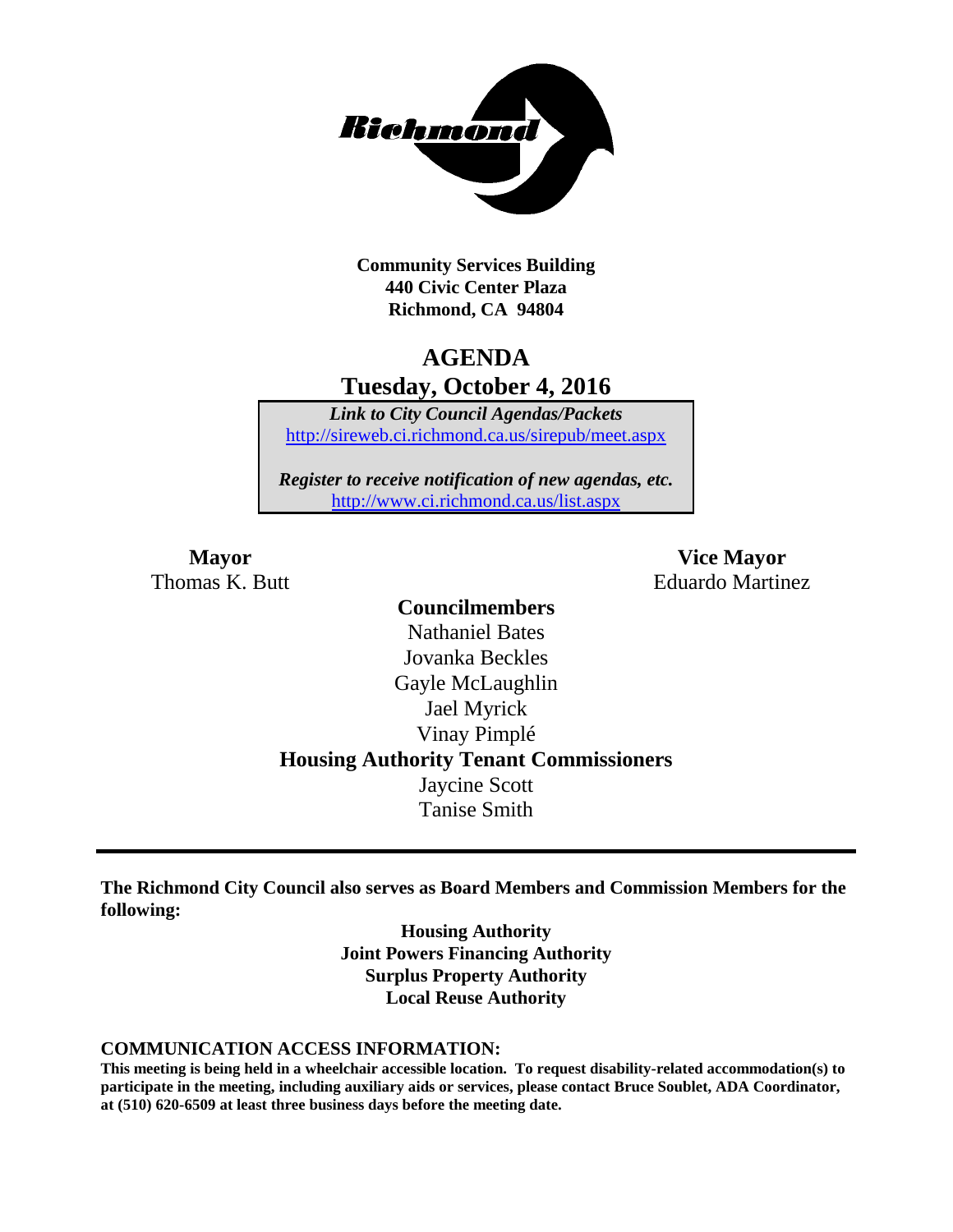# **MEETING PROCEDURES**

The City of Richmond encourages community participation at its City Council meetings and has established procedures that are intended to accommodate public input in a timely and time-sensitive way. As a courtesy to all members of the public who wish to participate in City Council meetings, please observe the following procedures:

**PUBLIC COMMENT ON AGENDA ITEMS:** Anyone who desires to address the City Council on items appearing on the agenda must complete and file a pink speaker's card with the City Clerk **prior** to the City Council's consideration of the item. Once the City Clerk has announced the item, no person shall be permitted to speak on the item other than those persons who have submitted their names to the City Clerk. Your name will be called when the item is announced for discussion. **Each speaker will be allowed TWO (2) MINUTES to address the City Council on NON-PUBLIC HEARING items listed on the agenda.**

**OPEN FORUM FOR PUBLIC COMMENT:** Individuals who would like to address the City Council on matters not listed on the agenda or on items remaining on the consent calendar may do so under Open Forum. All speakers must complete and file a pink speaker's card with the City Clerk **prior** to the commencement of Open Forum. The amount of time allotted to individual speakers shall be determined based on the number of persons requesting to speak during this item. **The time allocation for each speaker will be as follows:** 15 or fewer speakers, a maximum of 2 minutes; 16 to 24 speakers, a maximum of 1 and one-half minutes; and 25 or more speakers, a maximum of 1 minute.

### **SPEAKERS ARE REQUESTED TO OCCUPY THE RESERVED SEATS IN THE FRONT ROW BEHIND THE SPEAKER'S PODIUM AS THEIR NAME IS ANNOUNCED BY THE CITY CLERK.**

**CONSENT CALENDAR:** Consent Calendar items are considered routine and will be enacted, approved or adopted by one motion unless a request for removal for discussion or explanation is received from the audience or the City Council. A member of the audience requesting to remove an item from the Consent Calendar must first complete a speaker's card and discuss the item with a City staff person who has knowledge of the subject material, prior to filing the card with the City Clerk and **prior** to the City Council's consideration of Agenda Review. An item removed from the Consent Calendar may be placed anywhere on the agenda following the City Council's agenda review.

**CONDUCT AT MEETINGS:** Richmond City Council meetings are limited public forums during which the City strives to provide an open, safe atmosphere and promote robust public debate. Members of the public, however, must comply with state law, as well as the City's laws and procedures and may not actually disrupt the orderly conduct of these meetings. The public, for example, may not shout or use amplifying devices, must submit comment cards and speak during their allotted time, may not create a physical disturbance, may not speak on matters unrelated to issues within the jurisdiction of the City Council or the agenda item at hand, and may not cause immediate threats to public safety.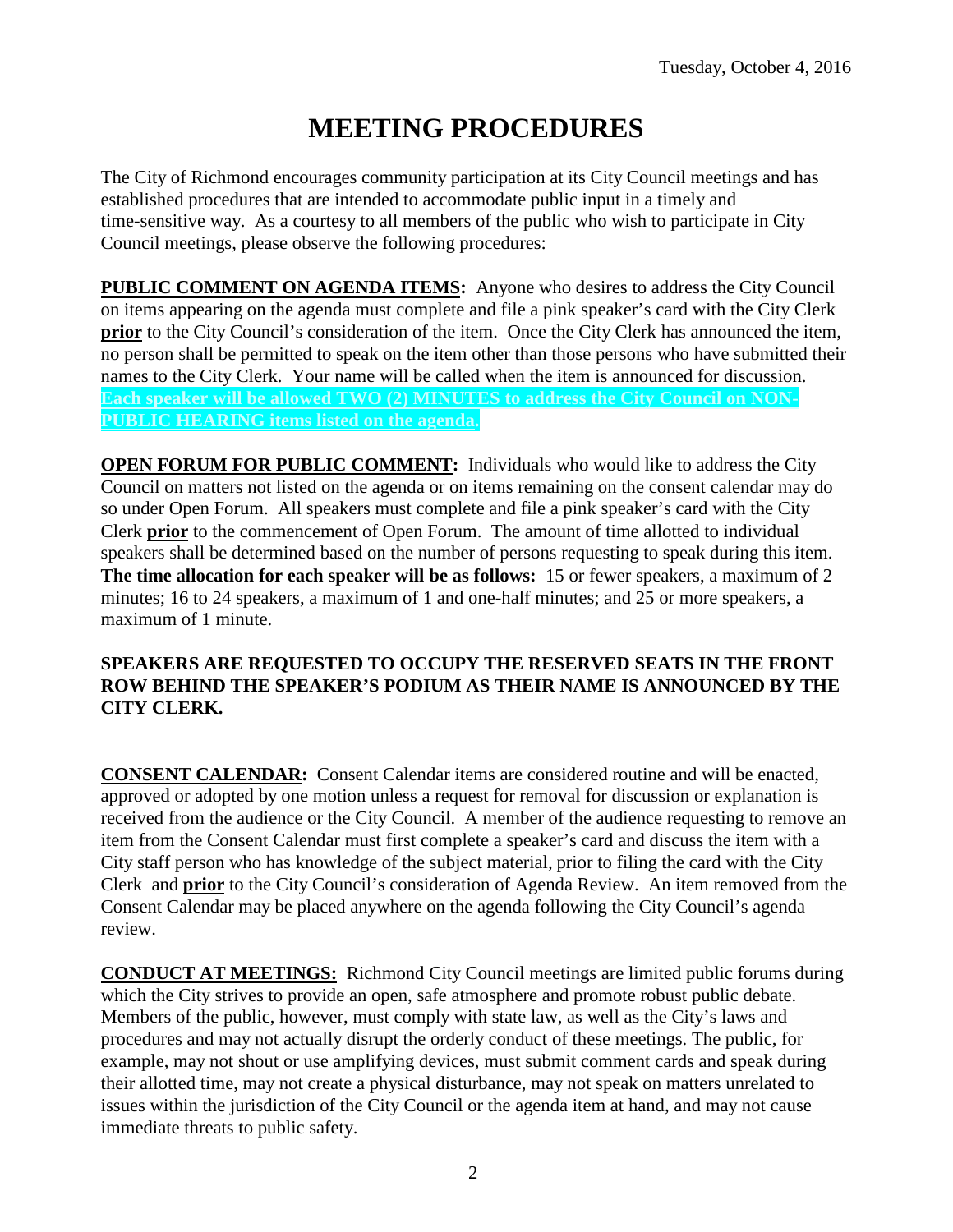**CITY HARASSMENT POLICY:** The City invites public comment and critique about its operations, including comment about the performance of its public officials and employees, at the public meetings of the City Council and boards and commissions. However, discriminatory or harassing comments about or in the presence of City employees, even comments by third parties, may create a hostile work environment, if severe or pervasive. The City prohibits harassment against an applicant, employee, or contractor on the basis of race, religious creed, color, national origin, ancestry, physical disability, medical condition, mental disability, marital status, sex (including pregnancy, childbirth, and related medical conditions), sexual orientation, gender identity, age or veteran status, or any other characteristic protected by federal, state or local law. In order to acknowledge the public's right to comment on City operations at public meetings, which could include comments that violate the City's harassment policy if such comments do not cause an actual disruption under the Council Rules and Procedures, while taking reasonable steps to protect City employees from discrimination and harassment, City Boards and Commissions shall adhere to the following procedures. If any person makes a harassing remark at a public meeting that violates the above City policy prohibiting harassment, the presiding officer of the meeting may, at the conclusion of the speaker's remarks and allotted time: (a) remind the public that the City's Policy Regarding Harassment of its Employees is contained in the written posted agenda; and (b) state that comments in violation of City policy are not condoned by the City and will play no role in City decisions. If any person makes a harassing remark at a public meeting that violates the above City policy, any City employee in the room who is offended by remarks violating the City's policy is excused from attendance at the meeting. No City employee is compelled to remain in attendance where it appears likely that speakers will make further harassing comments. If an employee leaves a City meeting for this reason, the presiding officer may send a designee to notify any offended employee who has left the meeting when those comments are likely concluded so that the employee may return to the meeting. The presiding officer may remind an employee or any council or board or commission member that he or she may leave the meeting if a remark violating the City's harassment policy is made. These procedures supplement the Council Rules and Procedures relating to disruption of orderly conduct at Council meetings.

Any law enforcement officer on duty or whose service is commanded by the presiding officer shall be Sergeant-at-Arms of the Council meetings. He/she, or they, shall carry out all orders and instructions given by the presiding officer for the purpose of maintaining order and decorum at the Council meetings (City Council Rules of Procedure and Order Section III F, RMC Section 2.12.030).

**\*\*\*\*\*\*\*\*\*\*\*\*\*\*\*\*\*\*\*\*\*\*\*\*\*\*\*\*\*\*\*\*\*\*\*\*\*\*\*\*\*\*\*\*\*\*\*\*\*\*\*\*\*\*\*\*\*\***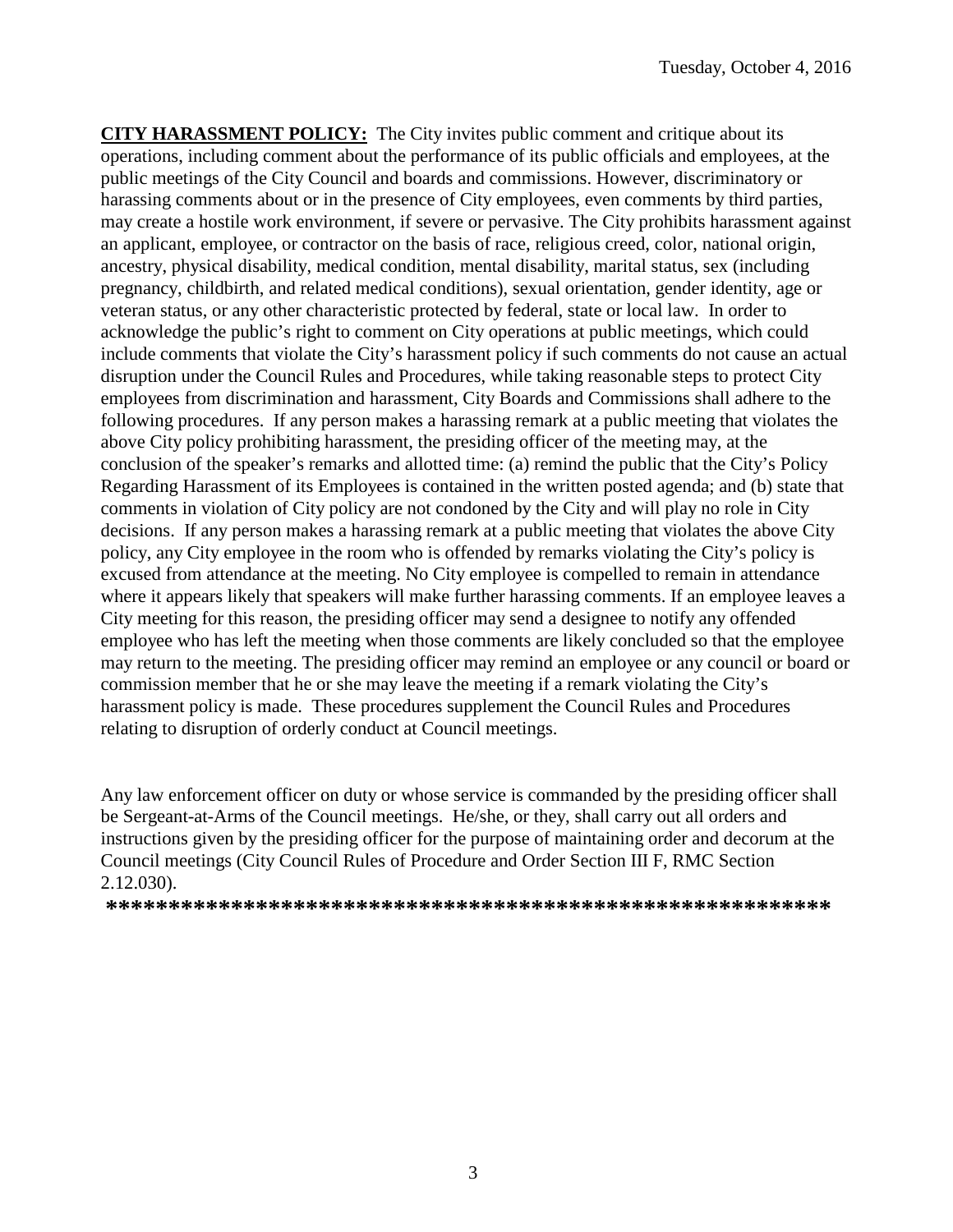# **OPEN SESSION TO HEAR PUBLIC COMMENT BEFORE CLOSED SESSION**

5:30 p.m.

### **A. ROLL CALL**

### **B. PUBLIC COMMENT BEFORE CLOSED SESSION**

### **C. ADJOURN TO CLOSED SESSION**

### **CLOSED SESSION**

Shimada Room of the Community Services Building

#### **CITY COUNCIL**

CONFERENCE WITH LEGAL COUNSEL - EXISTING LITIGATION (Subdivision [a] of Government Code Section 54956.9):

Upstream vs. City of Richmond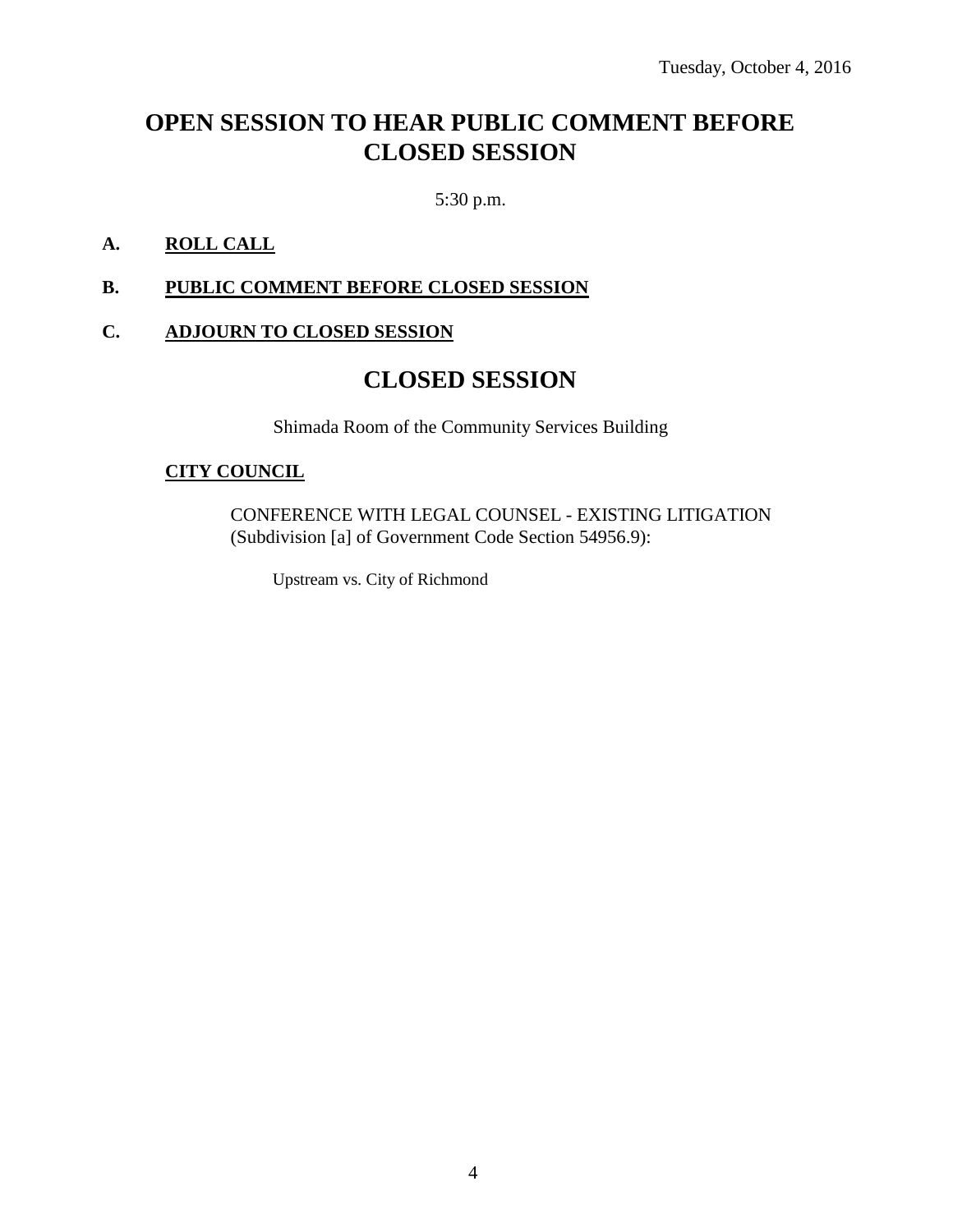## **REGULAR MEETING OF THE RICHMOND CITY COUNCIL**

6:30 p.m.

- **A. PLEDGE TO THE FLAG**
- **B. ROLL CALL**
- **C. STATEMENT OF CONFLICT OF INTEREST**
- **D. AGENDA REVIEW**

### **E. REPORT FROM THE CITY ATTORNEY OF FINAL DECISIONS MADE DURING CLOSED SESSION**

- **F. REPORT FROM THE CITY MANAGER**
- **G. OPEN FORUM FOR PUBLIC COMMENT**

#### **H. CITY COUNCIL CONSENT CALENDAR**

- **H-1.** ADOPT an ordinance (second reading) amending Richmond Municipal Code Chapter 12.56 to meet the minimum requirements of the National Flood Insurance Program - Water Resource Recovery Department (Ryan Smith 620- 5486).
- **H-2.** APPROPRIATE the amount of \$371,312 from the Wastewater enterprise fund balance to the sewer line repairs capital project to fund the Urgent Sewer Force Main Repairs Project - Water Resource Recovery Department (Ryan Smith 620- 5456).
- **H-3.** APPROVE a contract amendment with PES Environmental, Inc. (PES) for Enhanced Area T product removal work, Area T annual work and performance of the annual inspection, analysis and report of the nine deed restricted properties in Marina Bay - Infrastructure Maintenance and Operations Department (Tim Higares 620-6508).
- **H-4.** APPROVE a contract with Nichols Consulting Engineers to provide technical and budgetary oversight for environmental remediation activities at Pt. Molate in an amount not to exceed \$236,306.18, with a term extending through June 30, 2017 - Infrastructure Maintenance and Operations Department (Tim Higares 620- 6508/Craig Murray 307-8188).
- **H-5.** APPROVE the city manager's response to Grand Jury Report No. 1614 entitled, "Where Will We Live? The Affordable Housing Waiting List is Closed," and submittal of the response to the foreperson of the 2015-2016 Contra Costa County Civil Grand Jury - City Manager's Office (Bill Lindsay 620-6512).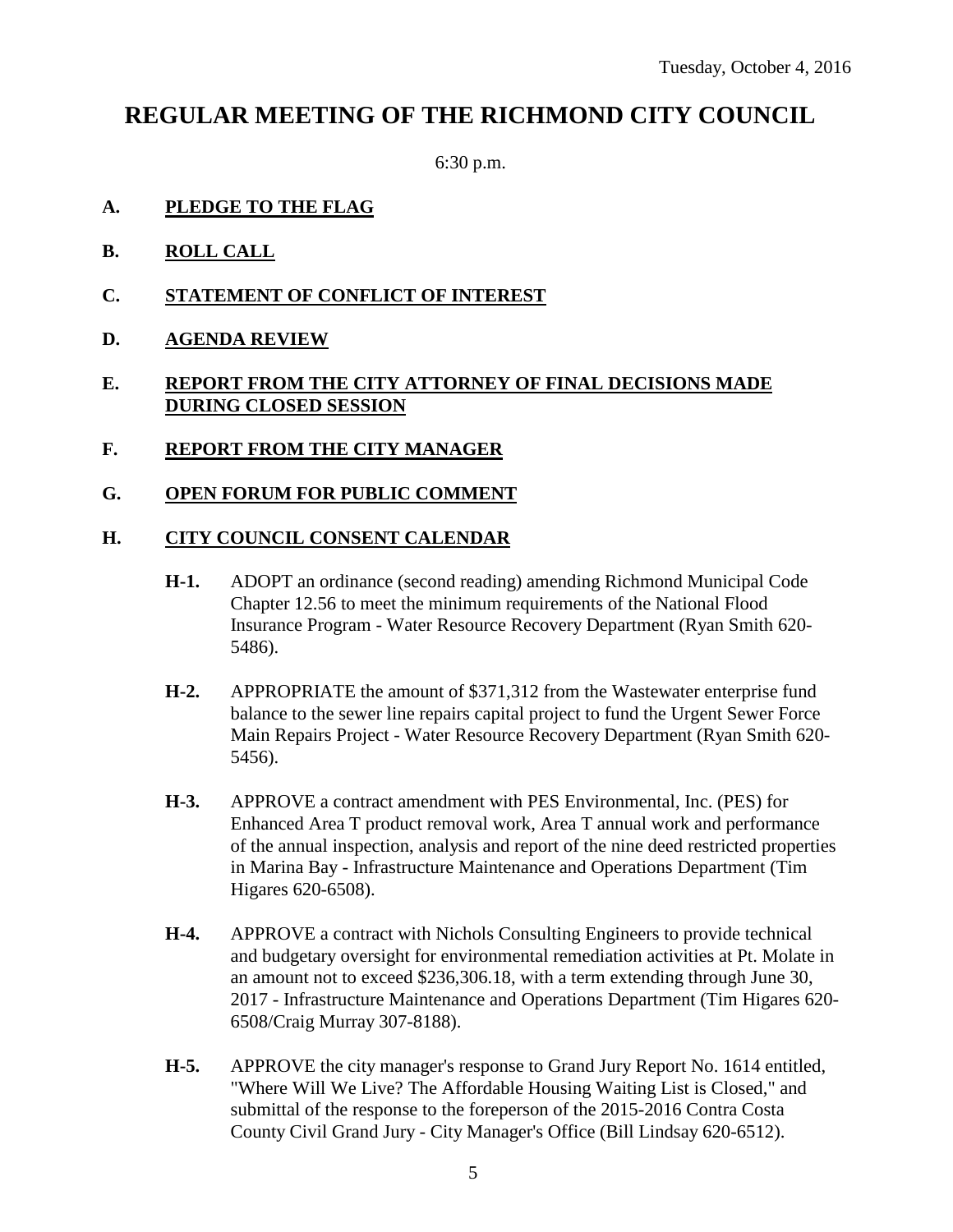- **H-6.** APPROVE the city manager's response to Grand Jury Report No. 1615 entitled, "Truancy and Chronic Absences in Contra Costa County Schools," and submittal of the response to the foreperson of the 2015-2016 Contra Costa County Civil Grand Jury - City Manager's Office (Bill Lindsay 620-6512).
- **H-7.** ADOPT a resolution authorizing the acceptance and appropriation of grant funds from the Cities of Service Bay Area Impact Volunteering Program in an amount not to exceed \$25,000 - Fire Department (Fire Chief Adrian Sheppard 307-8041).
- **H-8.** ADOPT a resolution authorizing the acceptance of the Automatic Aid Agreement, Exhibit A - Operation Plan, and the Support Services and Specialized Resources Agreement between the City of Richmond and Contra Costa County Fire Protection District - Fire Department (Fire Chief Adrian Sheppard 307-8041).
- **H-9.** AUTHORIZE the city manager to accept an Easement Deed from the Hilltop Village Owners Association, and to sign the Certificate of Acceptance in order to record the Easement with the County Recorder - Engineering and Capital Improvement Projects Department (Yader Bermudez/Tawfic Halaby 621-1612).
- **H-10.** PROCLAMATION declaring the first Saturdays of October as "Bay Day" in the City of Richmond - Mayor Tom Butt (620-6503) and Vice Mayor Eduardo Martinez (620-6593).
- **H-11.** APPROVE actions to update the Youth Council: APPOINT Demetrio Rodriguez, new appointment, seat #1, term expiration October 1, 2017 - Mayor's Office (Mayor Tom Butt 620-6503).
- **H-12.** APPROVE an appointment to the Environmental and Community Investment Agreement (ECIA) Transportation Oversight Committee: APPOINT: Carolyn Douglas, new appointment, seat #5, term expiration July 25, 2019 - Mayor's Office (Mayor Tom Butt 620-6503).
- **H-13.** ADOPT a resolution of the City Council encouraging autonomous vehicle testing as a public safety and economic development initiative in the City of Richmond - Mayor's Office (Mayor Tom Butt 620-6503).
- **H-14.** APPROVE a contract with Municipal Code Corporation, for ordinance, zoning code codification, and supplements of the City's municipal code, for a five-year period, with two one-year options to extend, for the City Clerk's Office and the Planning Department, from July 1, 2016, through June 30, 2021, in the combined amount of \$17,000 per year, for a total amount not to exceed \$85,000 - City Clerk's Office (Pamela Christian 620-6513) and Planning and Building Services Department (Richard Mitchell 621-1231).